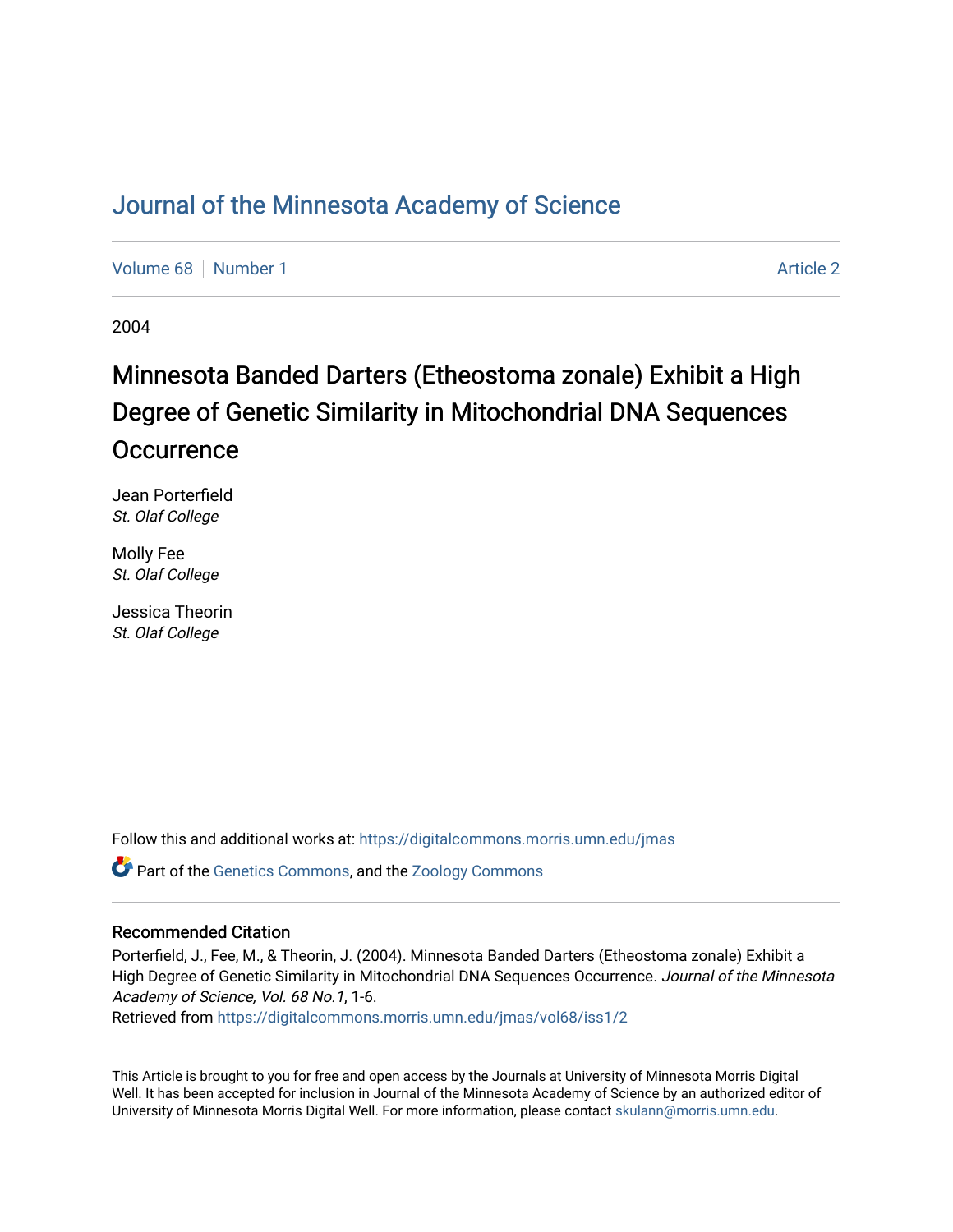### RESEARCH PAPER

## MINNESOTA BANDED DARTERS *(ETHEOSTOMA ZONALE)* EXHIBIT A IDGH DEGREE OF GENETIC SIMILARITY IN MITOCHONDRIAL DNA SEQUENCES **OCCURRENCE**

Jean Porterfield, Molly Fee, and Jessica Theorin *Dept. of Biology, St. OlafCollege, Northfield, MN 55057* 

#### **ABSTRACT**

hylogeography, or the historical interpretation of population genetic data, is a useful tool for addressing historical processes like the colonization history of organisms. North American freshwater fishes have experienced glacial ebb and flow in their relatively recent past (as little as 10,000 years before present in Minnesota), and studies of variation in intraspecific DNA sequences of these fishes can shed light on their radiations into previously glaciated areas. This study assessed intraspecific variation in two mitochondrial genes of the banded darter *(Etheostoma zonale)* from seven Minnesota localities. A high degree of similarity was found among all individuals in the study. This finding prevented phytogeographic analysis, but it is informative about other historical factors, such as the significance of population bottlenecks during colonization.

#### **INTRODUCTION**

The banded darter *(Etheostoma zonale)* is a small nongame fish named for the brilliant green bands that encircle the bodies of breeding males. It is a member of the family Percidae, a group that contains the popular sport fishes yellow perch and walleye as well as nearly 200 species of the smaller darters. While the family has a Holarctic distribution, all darters are limited in range to North America with the majority of species endemic to very small ranges in the Central Highland regions east and west of the Mississippi River. The banded darter is one of the relatively few darters with a widespread distribution; it ranges from the highlands of Arkansas and Tennessee northeast through the Ohio River valley, and reaches the northwest portion of its range in the southern half of Minnesota. This large distribution makes the banded darter a good species for studying population genetics questions, such as amount and patterns of migration, both past and present.

The Pleistocene was an epoch of glacial ebb and flow, with glaciers reaching their maximum southern extent in North America during the Illinoian advance between 65,000 and 122,000 years before present (YBP), and with the most recent (Wisconsinan) glaciers retreating from the northern United States about 10,000-11,000 YBP (Dawson, 1992). The banded darter, along with other aquatic life, was confined to glacial refugia during these onsets of ice, and had to colonize the northern parts of its range postglaciation. Accordingly, populations of banded darters currently inhabiting Minnesota are relatively recent in origin, and should be most closely related to populations of banded darters from one or more refugium areas.

The current distribution of the banded darter provides insight about the timing of its postglacial colonization. Because the banded darter is present only in the Minnesota River and lower Mississippi River drainages in Minnesota, it is thought to be a relatively recent migrant into the state, becoming established only after the southern outlet to glacial Lake Agassiz had closed (Underhill, 1957). The banded darter's Minnesota distribution also suggests its colonization from the lower Mississippi River refugium (Underhill, 1989), but whether colonizing individuals came from the Central Highlands regions east or west of the Mississippi River (or both) is not known.

The field of phytogeography interprets population genetic data in a historical and geographic context (Avise, 1994); it allows the analysis of intraspecific variation in DNA sequences to provide insight into processes like gene flow or colonization of new areas. For example, Strange and Burr (1997) compared intraspecific phylogenies of five Central Highlands fish species to distinguish between vicariance and dispersal as processes explaining current population distributions. Similarly, Near et al. (2001) examined DNA sequences of a widespread darter *(Percina evides)* to hypothesize how these processes have affected not only Central Highlands distribution but also the species' presence in glaciated areas of the Midwest.

Mitochondrial DNA has provided the data sets for the majority of recent phylogeographic studies. In general, the mitochondrial genome accumulates nucleotide substitutions more rapidly than its nuclear counterpart (Brown, 1987), and its uniparental inheritance and lack of recombination result in a lower effective population size, allowing for the possibility of faster fixation or extinction of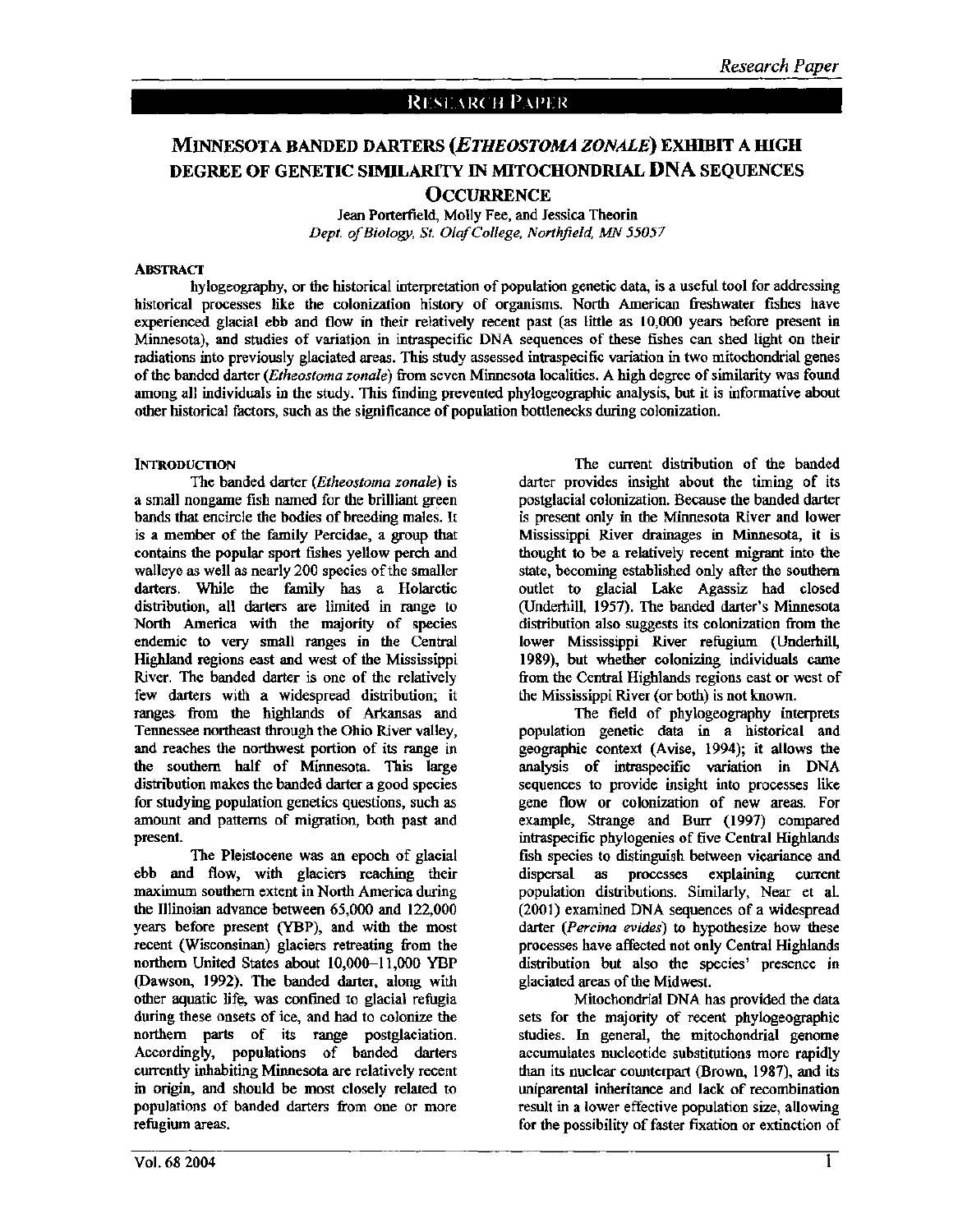haplotypes via drift (Moore, 1995). The cytochrome b protein spans the inner membrane of the mitochondrion (Degli Esposti et al., 1993), and its gene has been used extensively in phylogenetic studies, including those of fishes (Lydeard and Roe, 1997). Although the phylogenetic utility of cytochrome b has been the subject of some debate (e.g., Graybeal, 1993; Meyer, 1994), it is still widely used in a variety of studies ranging from intergeneric (e.g., Dunn et al., 2003) to intraspecific (e.g., Van Houdt et al., 2003).

Mitochondrial NADH dehydrogenase genes, including NADH dehydrogenase subunit 2 (ND2), have also been widely used in phylogenetic analyses. Results from studies that have obtained sequences for both cytochrome *b* and ND2 are mixed; the two genes exhibit comparable variability in dabbling ducks (Johnson and Sorenson, 1998), but ND2 is more variable than cytochrome *b* in *Myotis* bats (Cooper et al., 2001) and fishes such as suckers (McPhail and Taylor, 1999) and logperches (George, 2003).

The purpose of this study was to investigate the phytogeography of Minnesota banded darters in order to elucidate the pattern of this species' radiation in Minnesota over the past 10,000 years. Banded darters were sampled from seven sites in the state, and mitochondrial DNA sequences from the cytochrome *b* and ND2 genes were analyzed. These genes were chosen because of their past success in inferring intraspecific phylogeny, and because darter sequences for these genes are readily available for comparison.

## MATERIALS AND METHODS

### *Collection of specimens*

Banded darters were collected throughout southern Minnesota during 2001-2002, and the seven sites from which sequence data were obtained are mapped in Figure 1. Locality information and number of individuals sequenced (with GenBank accession numbers) are provided in Table 1. Fish were collected using a ten-foot seine under State of Minnesota Department of Natural Resources Division of Fisheries Special Permit No. 1 0962, and frozen in liquid nitrogen or preserved in 95% ethanol onsite. Specimens are stored at St. Olaf College.

## *DNA Sequence Data*

Total DNA extractions were performed on muscle tissue using a protocol modified from the PUREGENE DNA Purification Kit (Gentra Systems) by T. Near (personal communication). The polymerase chain reaction (PCR) was used to amplify a 550-nucleotide region of the cytochrome b gene of banded darters using primers THR (Song et al., 1998) and ZON635F (5'-ACT CCG ACG CCG ATA AAG TGT C-3'). PCR was also used to amplifY the entire ND2 gene using primers ND2Met and ND2Trp (Kocher et al., 1995). Primers were annealed at 50 C in all reactions. The primers THR (for the cytochrome *b* gene) and ND2Met (for the ND2 gene) were used in sequencing reactions of clean PCR product (QIAquick PCR Purification Kit, Qiagen, Inc.), which were done at the DNA Synthesis and Sequencing Laboratory of the University of Medicine and Dentistry of New Jersey's Robert Wood Johnson Medical School (cytochrome b sequences) or the Auburn University Genomics and Sequencing Laboratory (ND2 sequences).

### *Sequence Analysis*

Chromatograms were viewed and sequences were edited using EditView (version 1.0.1, Applied Biosystems), and ClustalW (Thompson et al., 1994) was used to align sequences. A cytochrome *b* DNA sequence from an Illinois banded darter (Porterfield, 1998) was aligned along with the sequences from Minnesota individuals. Uncorrected pairwise distances among individuals were calculated with PAUP\* version 4.0b10 (Swofford, 2000), and MacClade version 3.03 (Maddison and Maddison 1992) was used to assess variable nucleotide and amino acid positions.

## RESULTS AND DISCUSSION

Cytochrome *b* sequence data were obtained for 29 Minnesota banded darters, which resulted in a data set of 30 individuals (including the individual from Illinois). While the amount of sequence obtained per individual varied, the data set was reduced to the length of the shortest highquality sequence (426 nucleotides). These nucleotides correspond to nucleotide positions 637 to 1062 of this 1140-nucleotide gene (amino acid positions 213 to 354 out of 380). ND2 sequences of 712 nucleotides in length were obtained for eight of the 29 banded darters (representing seven Minnesota localities; see Table l); these nucleotides represent the first 712 positions (first 237 amino acids) of this 1047-nucleotide gene. Only single-stranded sequence was obtained in this study; although double-stranded sequence is more desirable, the lack of variation found when examining the single-strand data set suggested that obtaining double-stranded sequence would not be cost-effective (since sequencing the other strand is more likely to contradict putative substitutions than to identify more substitutions).

Of the 426 nucleotides of cytochrome *b*  for all 30 individuals, only two were variable (not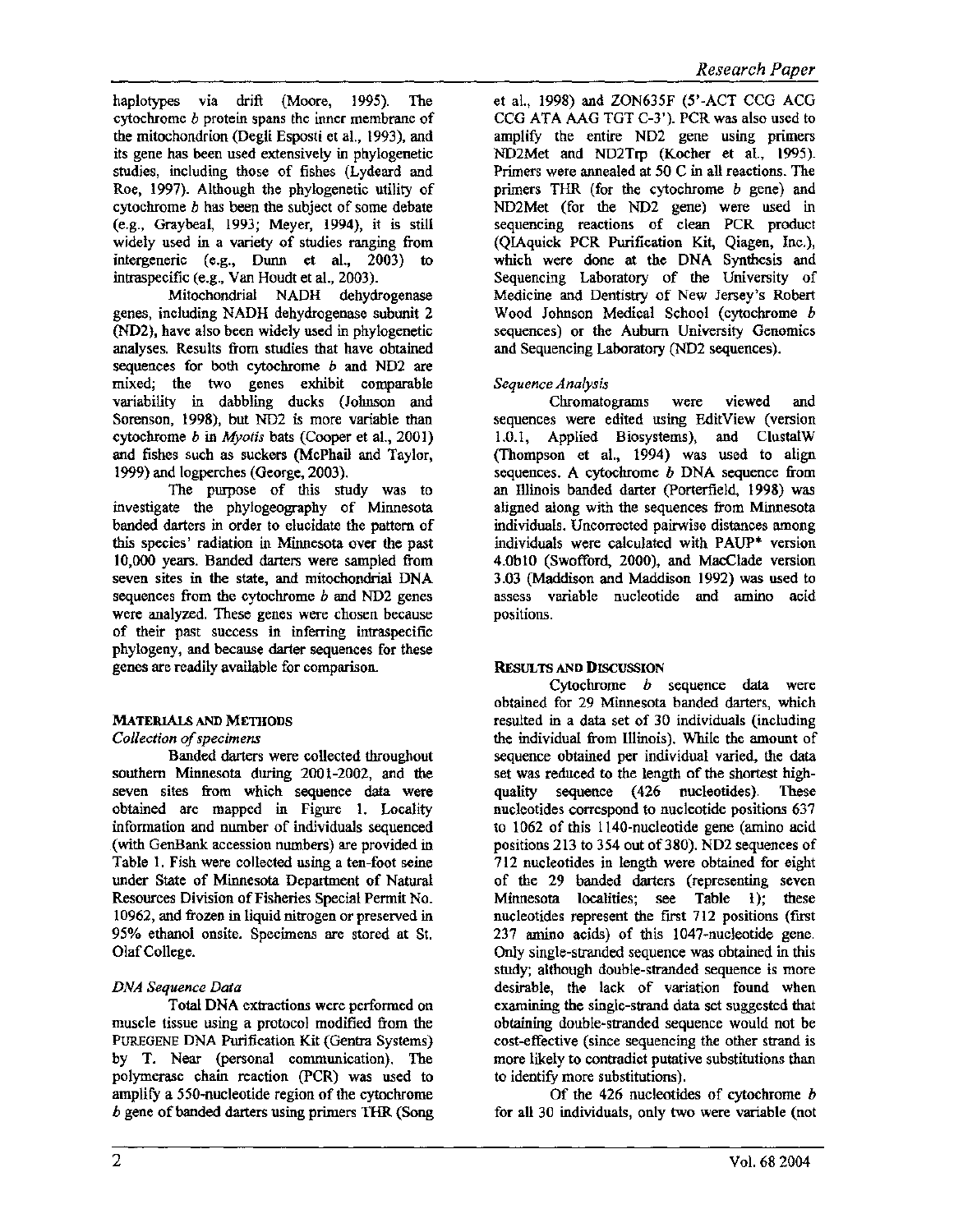including the 14 positions where an undetermined nucleotide [N] was present in one individual). This resulted in an average uncorrected genetic distance of only 0.0007 in all pairwise comparisons among the 30 sequences. One of the variable nucleotides (position 768) was a third-position silent substitution unique to the individual from the Zumbro River. The other (position 1061) was a second-position substitution found in four individuals (two from Cobb River and two from Yellow Medicine River); it resulted in an amino acid change from alanine to glycine. These amino acids are very similar in structure and biochemical properties, with alanine exhibiting slightly more hydrophobicity than glycine. Of the 712 nucleotides of ND2 for nine banded darters, the only variable position was nucleotide 48 where an undetermined nucleotide (N) was present in one individual. Contamination is not likely based on other PCR and sequencing reactions that were performed at the same time.

Based on the cytochrome *b* sequence data, three haplotypes were found among Minnesota banded darters, and the most common haplotype is shared with the banded darter from Illinois. This high degree of similarity not only within Minnesota fish but also among Minnesota and Illinois fish is consistent with the glacial history of the Midwest All 30 individuals were collected from regions that experienced the last (Wisconsinan) glacial retreat just 10,000-11,000 YBP, so they represent relatively recently established populations. Near et al. (2001) also found high genetic similarity among central Minnesota and northern Wisconsin gilt darters *(Percina evides),* with the three individuals from this region exhibiting pairwise sequence distances of only 0.1-0.2% (based on all 1141 nucleotides of the cytochrome *b* gene). Both the banded darter and the gilt darter are hypothesized to be relatively recent migrants (Underhill, 1957). In contrast, Kassler et al. (1997) found some among-population mtDNA variation in their study of 36 Minnesota and Wisconsin populations of johnny darters *(Etheostoma nigrum).* The johnny darter is hypothesized to be one of the earliest postglacial arrivals to Minnesota (Underhill, 1957).

While the data from this study are too homogeneous for phytogeographic analysis, the lack of variation among Minnesota banded darter mitochondrial DNA sequences is informative about other aspects of this species' colonization history. Patterns of low nucleotide and haplotype diversity are consistent with historical bottlenecks during colonization (e.g., Gamache et al., 2003; Wang et al., 2000). Considerably more variation is found within and among Central Highlands populations of the banded darter (Porterfield, unpublished data), but if there were relatively small numbers of

colonizing banded darters, it is probable that genetic diversity among colonizers was low. Estimates of the rate of cytochrome *b* evolution range from 0.70%/Myr for ectothermic vertebrates (Johns and Avise, 1998) to  $0.76\%$ /Myr for European cyprinid fishes (Zardoya and Doadrio, 1999). Based on these estimates, banded darters would be expected to exhibit little cytochrome *b*  variation after 10,000 years in Minnesota, presuming genetic uniformity among colonizing fishes.

A different molecular marker is necessary to address phytogeographic patterns among Minnesota banded darters. Microsatellite loci have proven valuable for uncovering genetic variation within and among populations (Koskinen et al., 2002; Pope et al., 2000), and may be an appropriate direction for the study of Minnesota freshwater fishes including the banded darter. For now, the high degree of genetic similarity among Minnesota banded darters, even in the fast-evolving mitochondrial genome, provides some insight into the postglaciation colonization of these fish into the state. This information is also important in the context of the future evolution and conservation of Minnesota populations, as these populations represent the northern edge of the banded darter's range.

#### ACKNOWLEDGMENTS

Funding for this research was provided by a St. Olaf College Faculty Development Grant to Jean Porterfield and by a Howard Hughes Medical Institute Undergraduate Science Education grant to St. Olaf College. Matt Berkseth and Kathryn Huber helped with sequencing of the ND2 gene. Figure 1 was compiled by Charles Umbanhowar Jr., and Diane Angell, Patrick Ceas, Jay Hatch, Gary Phillips, and Charles Umbanhowar Jr. provided helpful comments on the manuscript.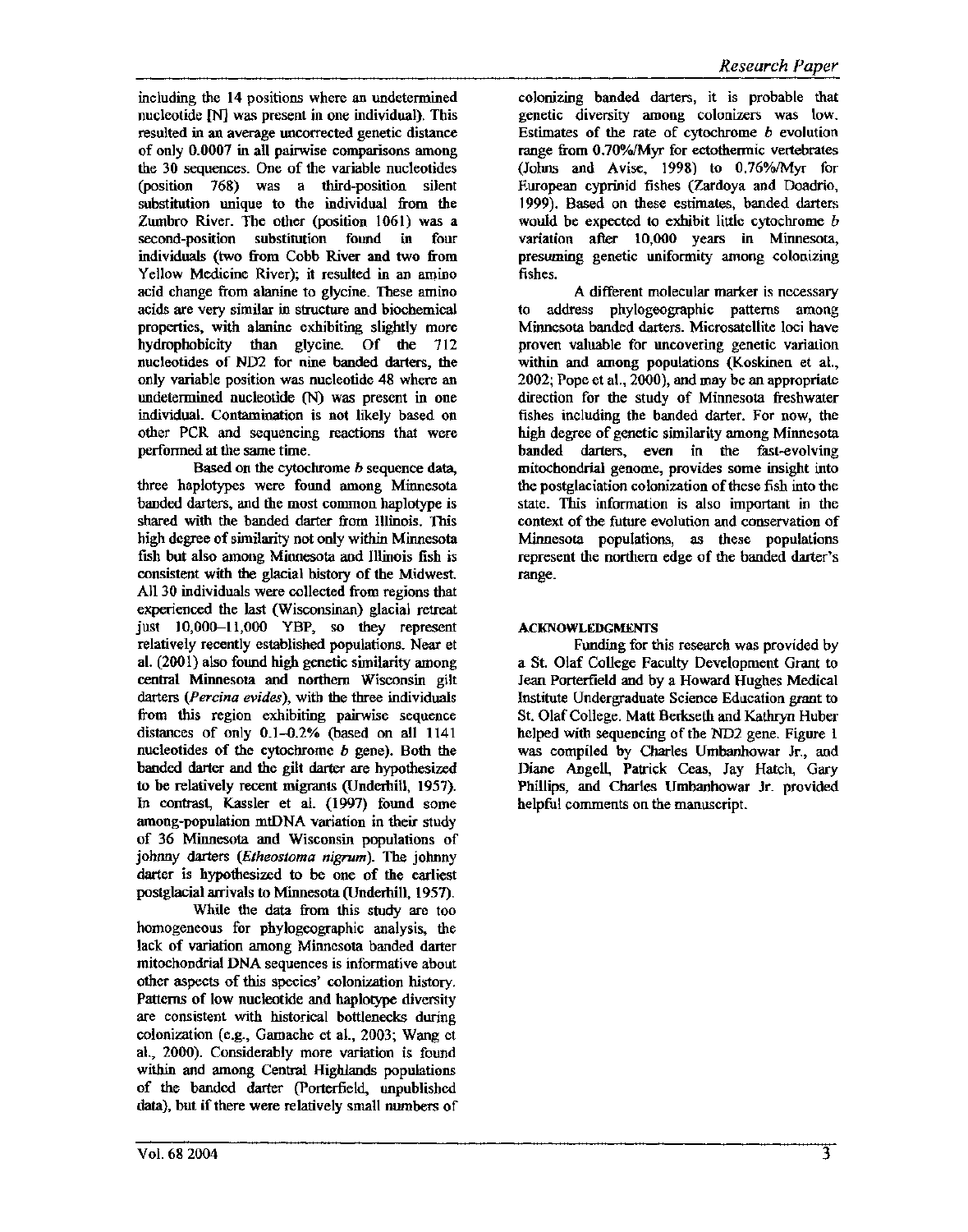#### Literature Cited

- l. Dawson, A. 1992. *Ice Age Earth.* London: Routledge.
- 2. Underhill. J. 1957. The distribution of Minnesota minnows and darters in relation to Pleistocene glaciation. *Occas. Papers Minn. Mus. Nat. Hist.* 7:1-45.
- 3. Underhill, J. 1989. The distribution of Minnesota fishes and late Pleistocene glaciation. *J. Minn. Acad Science* 55:32-37.
- 4. A vise, J. 1994. *Molecular Markers, Natural History and Evolution.* New York: Chapman & Hall.
- *5.* Strange, R, and Burr, B. 1997. Intraspecific phytogeography of North American highland fishes: a test of the Pleistocene vicariance hypothesis. *Evol.* 51: 885-897.
- 6. Near, T., Page, L., and Mayden, R. 2001. Intraspecific phylogeography of *Percina evides* (Percidae: Etheostomatinae ): an additional test of the Central Highlands pre-Pleistocene vicariance hypothesis. *Mol. Eco/.*  10:2235-2240.
- 7. Brown, W. 1987. Evolution of animal mitochondrial DNA: relevance for population biology and systematics. *Ann. Rev. Eco/. Syst.*  18:269-292.
- 8. Moore, W. 1995. Inferring phylogenies from mtDNA variation: mitochondrial-gene trees versus nuclear-gene trees. *Evol.* 49:718-726.
- 9. Degli Esposti, M., De Vries, S., Crimi, M., Ghelli, A., Patarnello, T., and Meyer, A. 1993. Mitochondrial cytochrome b: evolution and structure of the protein. *Biochim. Biophys. Acta* 1143:243-271.
- 10. Lydeard, C., and Roe, K. 1997. The phylogenetic utility of the mitochondrial cytochrome b gene for inferring relationships among actinopterygian fishes. In. T. Kocher and C. Stepien (eds.), *Molecular Systematics of Fishes.* San Diego: Academic Press.
- 11. Graybeal, A. 1993. The phylogenetic utility of cytochrome b: lessons from bufonid frogs. *Mol. Phy/ogenet. Evo/.* 2:256-269.
- 12. Meyer, A. 1994. Shortcomings of the cytochrome *b* gene as a molecular marker. *Trends Ecol. Evo/.* 9:278-280.
- 13. Dunn, K., McEachran, J., and Honeycutt, R 2003. Molecular phylogenetics of myliobatiform fishes (Chondrichthyes: Myliobatiformes), with comments on the effects of missing data on parsimony and likelihood. *Mol. Phy/ogenet. Evo/.* 27:259-270.
- 14. Van Houdt, J., Hellemens, B., and Volckaert, F. 2003. Phylogenetic relationships among Palearctic and Nearctic burbot *(Lota Iota):*  Pleistocene extinctions and recolonization. *Mol. Phylogenet. Evol.*29:599-612.
- 15. Johnson, K., and Sorenson, M. 1998. Comparing molecular evolution in two mitochondrial protein coding genes (cytochrome *b* and ND2) in the dabbling ducks (Tribe: Anatini). *Mol. Phylogenet. Evol.*  10:82-94.
- 16. Cooper, S., Day, P., Reardon, T., and Schulz, M. 2001. Assessment of species boundaries in Australian *Myotis* (Chiroptera: Vespertilionidae) using mitochondrial DNA. *J. Mamm.* 82:328-338.
- 17. McPhail, J., and Taylor, E. 1999. Morphological and genetic variation in northwestern longnose suckers, *Catostomus catostomus:* the Salish sucker problem. *Copeia*  1999:884-893.
- 18. George, A. 2003. Conservation genetics of the imperiled logperches *Percina burtoni, Percina jenkinsi*, and *Percina rex* (Teleostei: Percidae). 17<sup>th</sup> Annual Meeting of the Society for Conservation Biology.
- 19. Song, C-B., Near, T., and Page, L. 1998. Phylogenetic relations among percid fishes as inferred from mitochondrial cytochrome *b*  DNA sequence data. *Mol. Phylogenet. Evol.*  10:343-353.
- 20. Kocher, T., Conroy, J., McKaye, K., Stauffer, J., and Lockwood, S. 1995. Evolution of NADH dehydrogenase subunit 2 in East African cichlid fish. *Mol. Phylogenet. Evo/.*  4:420-432.
- 21. Thompson, J., Higgins, D., and Gibson, T. 1994. CLUSTAL W: improving the sensitivity of progressive multiple sequence alignment through sequence weighting, position-specific gap penalties and weight matrix choice. *Nucleic Acids Res.* 22:4673-4680.
- 22. Porterfield, J. 1998. Phylogenetic systematics of snubnose darters (Percidae, *Etheostoma),*  with discussion of reproductive behavior, sexual selection, and the evolution of male breeding color. Unpublished Ph.D. Dissertation, University of Illinois Urbana-Champaign.
- 23. Swofford, D. 2000. PAUP\*. Phylogenetic analysis using parsimony (\*and other methods). Sunderland: Sinauer Associates.
- 24. Maddison, W., and Maddison, D. 1992. MacClade version 3.03. Sunderland: Sinauer Associates.
- 25. Kassler, T., Fields, R, and Philipp, D. 1997. Determining stock boundaries of johnny darter, *Etheostoma nigrum,* in the upper Midwest. Chapter *5 in* R. Fields, M. Desjardins, J. Hudson, T. Kassler, J. Ludden, J. Tranquilli, C. Toline, and D. Philipp. 1997. Genetic Analyses of Fish Species in the Upper Midwest. *Illinois Natural History Survey,*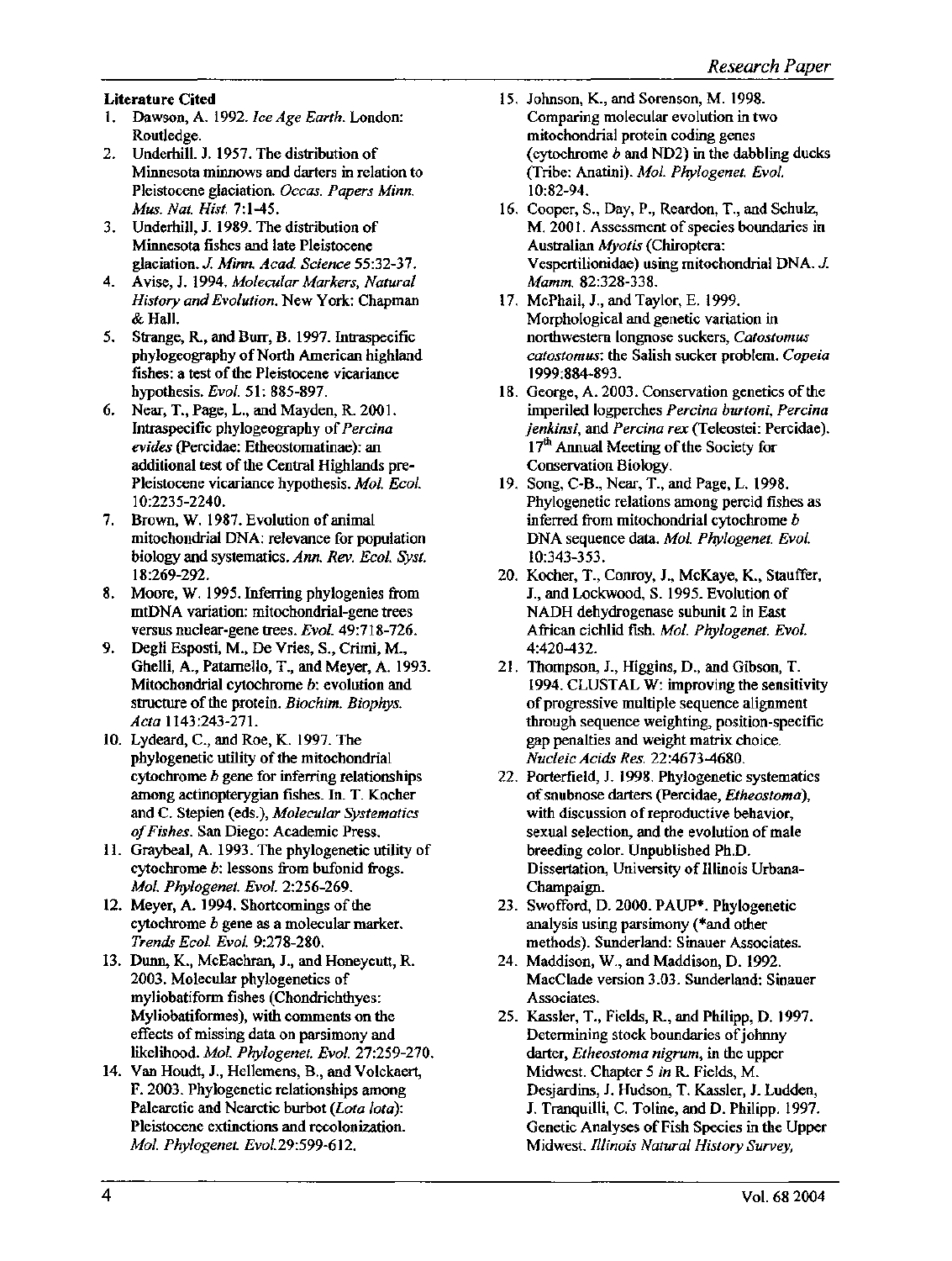*Center for Aquatic Ecology Technical Report*  97/5, volume 3, Champaign.

- 26. Gamache, 1., Jaramillo-Correa, J., Payette, S., and Bousquet, J. 2003. Diverging patterns of mitochondrial and nuclear DNA diversity in subarctic black spruce: imprint of a founder effect associate with postglacial colonization. *Mol. Ecol.* 12:891-901.
- 27. Wang, P., Hsu, C., and Chiang, Y. 2000. Mitochondrial DNA phylogeography of *Acrossocheilus paradoxus* (Cyprinidae) in Taiwan. *Mol. Eco/.* 9:1483-1494.
- 28. Johns, G., and A vise, J. 1998. A comparative summary of genetic distances in the vertebrates from the mitochondrial cytochrome *b* gene. *Mol. Bioi. Evol.* 15:1481-1490.
- 29. Zardoya, R., and Doadrio, I. 1999. Molecular evidence on the evolutionary and biogeographical patterns of European cyprinids. *J. Mol. Evol.* 49:227-237.
- 30. Koskinen, M., Nilsson, J., Veselov, A., Potutkin, A., Ranta, E., and Primmer, C. 2002. Microsatellite data resolve phylogeographic patterns in European grayling, *Thymallus thymallus,* Salmonidae. *Heredity* 88:391-401.
- 31. Pope, C., Estoup, A., and Moritz, C. 2000. Phylogeography and population structure of an ecotonal marsupial, *Bettongia tropica,*  determined using mtDNA and microsatellites. *Mol. Ecol.* 9:2041-2053.

*Table 1.* Banded darters *(Etheostoma zonale)* collected and sequenced for this study. Localities (with number of individuals collected), drainages, and number of individuals sequenced for both the cytochrome *b* gene and the ND2 gene are provided. GenBank accession numbers are A Y354674-AY354702 for cytochrome b sequences and AY354703-AY354710 for ND2 sequences. A map of localities is provided in Figure 1.

| Locality (number collected)                                                                                                   | <b>Drainage</b>            | Cytochrome b<br><b>Sequences</b> | <b>ND2 Sequences</b> |
|-------------------------------------------------------------------------------------------------------------------------------|----------------------------|----------------------------------|----------------------|
| Hawk Creek at County Road 52, Renville<br>County, MN, 18 June 2002 (10)                                                       | Minnesota River            | 4                                | 2                    |
| Yellow Medicine River about 2 river<br>miles upstream of Highway 67 bridge,<br>Yellow Medicine County, MN, 18 June<br>2002(8) | Minnesota River            | 4                                |                      |
| Big Cobb River at County Road 16, Blue<br>Earth County, MN, 15 July 2002 (14)                                                 | Minnesota River            | 5                                |                      |
| North Branch Root River at Highway 63,<br>Olmsted County, MN, 9 July 2002 (15)                                                | Lower Mississippi<br>River | 5                                |                      |
| Zumbro River at County Road 125,<br>Olmsted County, MN, 9 July 2002 (12)                                                      | Lower Mississippi<br>River |                                  |                      |
| tributary of North Fork Zumbro River<br>and County Road 71, Wabasha County,<br>MN, 1 July 2002 (16)                           | Lower Mississippi<br>River | 5                                |                      |
| Middle Fork Zumbro River at Highway 5,<br>Olmsted County, MN, 9 July 2002 (14)                                                | Lower Mississippi<br>River | 5                                |                      |